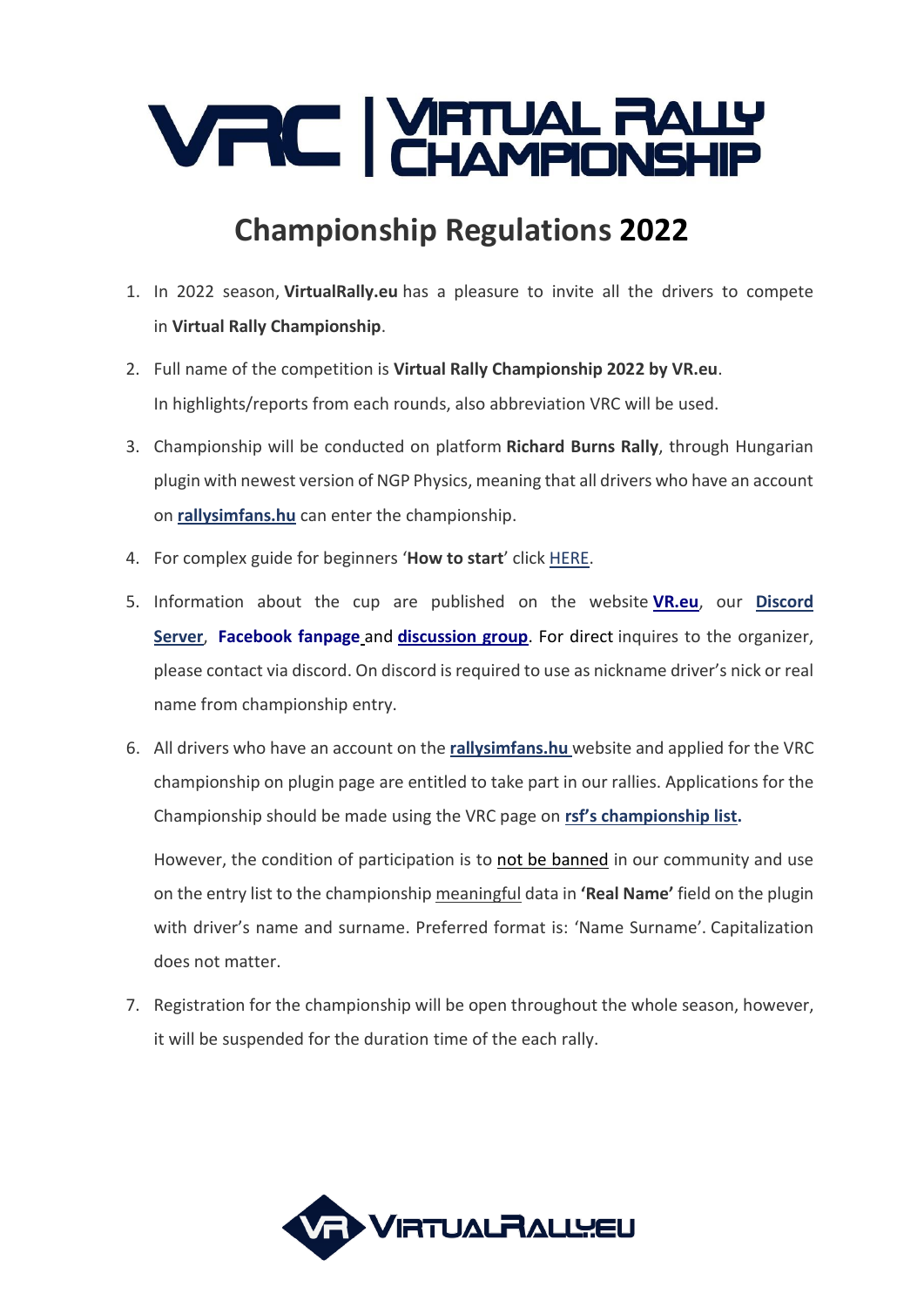- 8. Plugin setup for VRC:
	- Realistic Damage is used in the championship.
	- Super Rally rule is turned on.
	- Pacenotes will use the 'only pacenote audio' option.
	- Rallies will last 7 days and will be held from Monday to Sunday.
- 9. Championship will consist of 12 rallies, chosen by selection of the most prestigious rounds of the World and Europe Rally Championship.

From real rallies, their virtual equivalents will inherit:

- names of the rallies,
- amount of the special stages in the rally,
- of the special stages,
- service areas configuration,
- length and type of the special stages,
- conditions on the road.
- 10. In case, when at least one crew in a real rally will start to the stage, and that will be cancelled later (e.g. due to an accident), special stage will be part of virtual rally configuration. However, if special stage will be cancelled by the real rally organizer before the start of the crews, it will be deleted from virtual rally roadbook (itinerer) also.
- 11. After publishing the rally schedule, it is forbidden to create on the plugin clone rallies with exact the same or mostly similar configuration as official rally. These rallies will be deleted by the plugin administration and participation in such a rally will be penalized.

It is allowed to create online tests containing copied settings from at most one leg of the official VRC rally.

- 12. In VRC final general and class classifications, all results will be counted.
- 13. Start numbers for the drivers will be given, according to the following key. 'Low' start numbers will be given to the drivers from 'priority list'. These are best drivers from previous VRC season Number '1' will belong to the VRC Champion. Other numbers will be assigned, basing on the driver's declarations on discord server.
- 14. **Championship schedule** is located **[HERE.](http://virtualrally.eu/kalendarz/)**

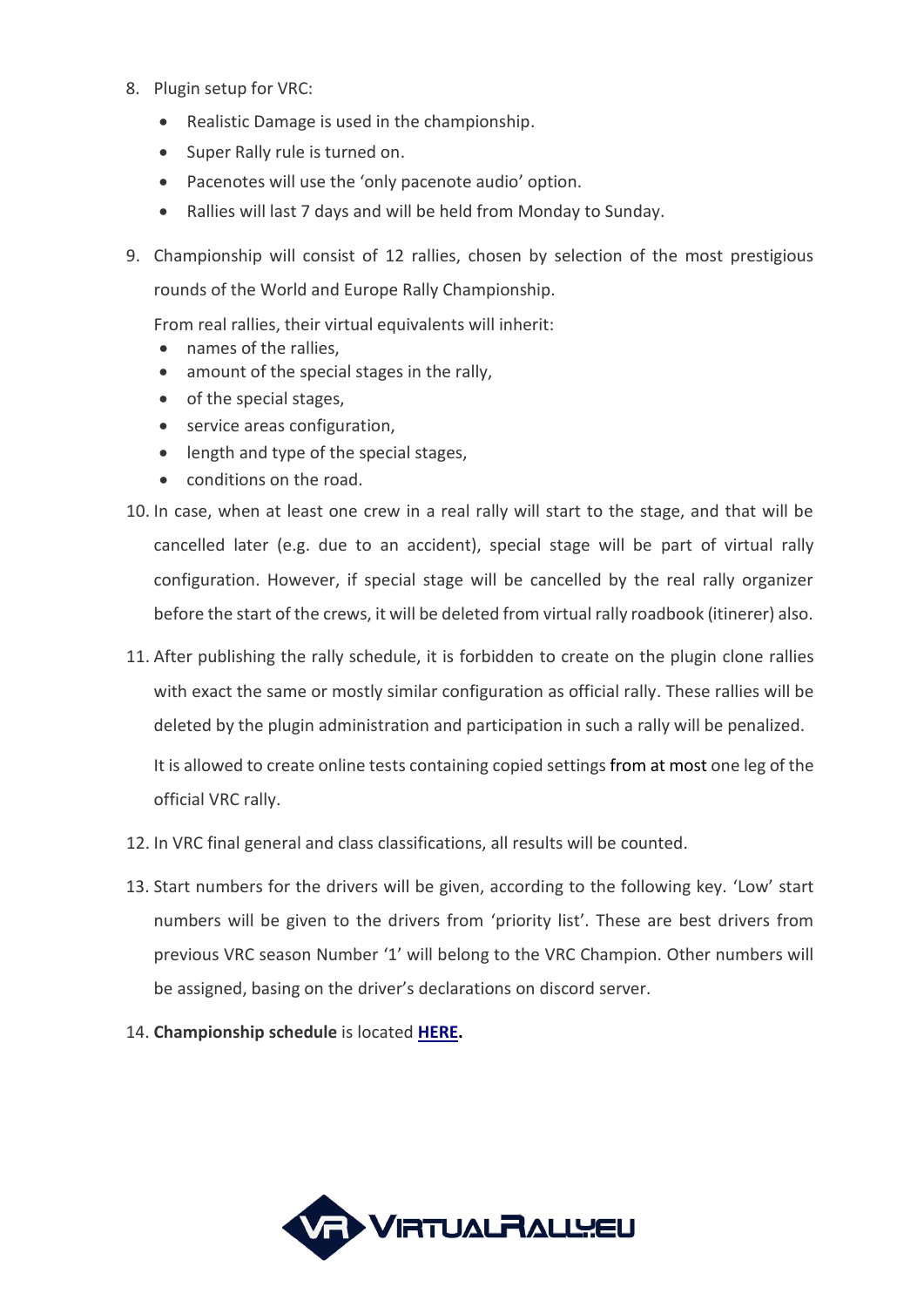## 15. Competition will take place in the general classification and in the following classes

(in brackets contained rsf's car groups)

- Rally 1 (WRC 1.6 and possibly Rally 1 if will appear during the season),
- Rally 2 (Group R5),
- Rally 3 (Rally 3),
- Rally 4 (Group R2. Rally 4).

## 16. Points for will be awarded as it follows:

- General classification:
	- $\blacksquare$  1st place 50 points
	- $\blacksquare$  2nd place 43 points
	- 3rd place 38 points
	- $\blacksquare$  4th place 34 points
	- $\blacksquare$  5th place 31 points
	- $•$  6th place  $-28$  points
	- $\blacksquare$  7th place 26 points
	- $\bullet$  8th place 24 points
	- $\blacksquare$  9th place 22 points
	- $\blacksquare$  10th place 20 points
	- $\blacksquare$  11th place 18 points
	- $\blacksquare$  12th place 16 points
	- 13th place 15 points
	- $\blacksquare$  14th place 14 points
	- 15th place 12 points
	- $\blacksquare$  16th place 10 points
	- 17th place 9 points
	- $\blacksquare$  18th place 8 points
	- 19th place 7 points
	- $\blacksquare$  20th place 6 points
	- 21st place 5 points
	- $\blacksquare$  22nd place 4 points
	- $23rd$  place  $-3$  points
	- $\blacksquare$  24th place 2 points
	- $\blacksquare$  25th place 1 point.

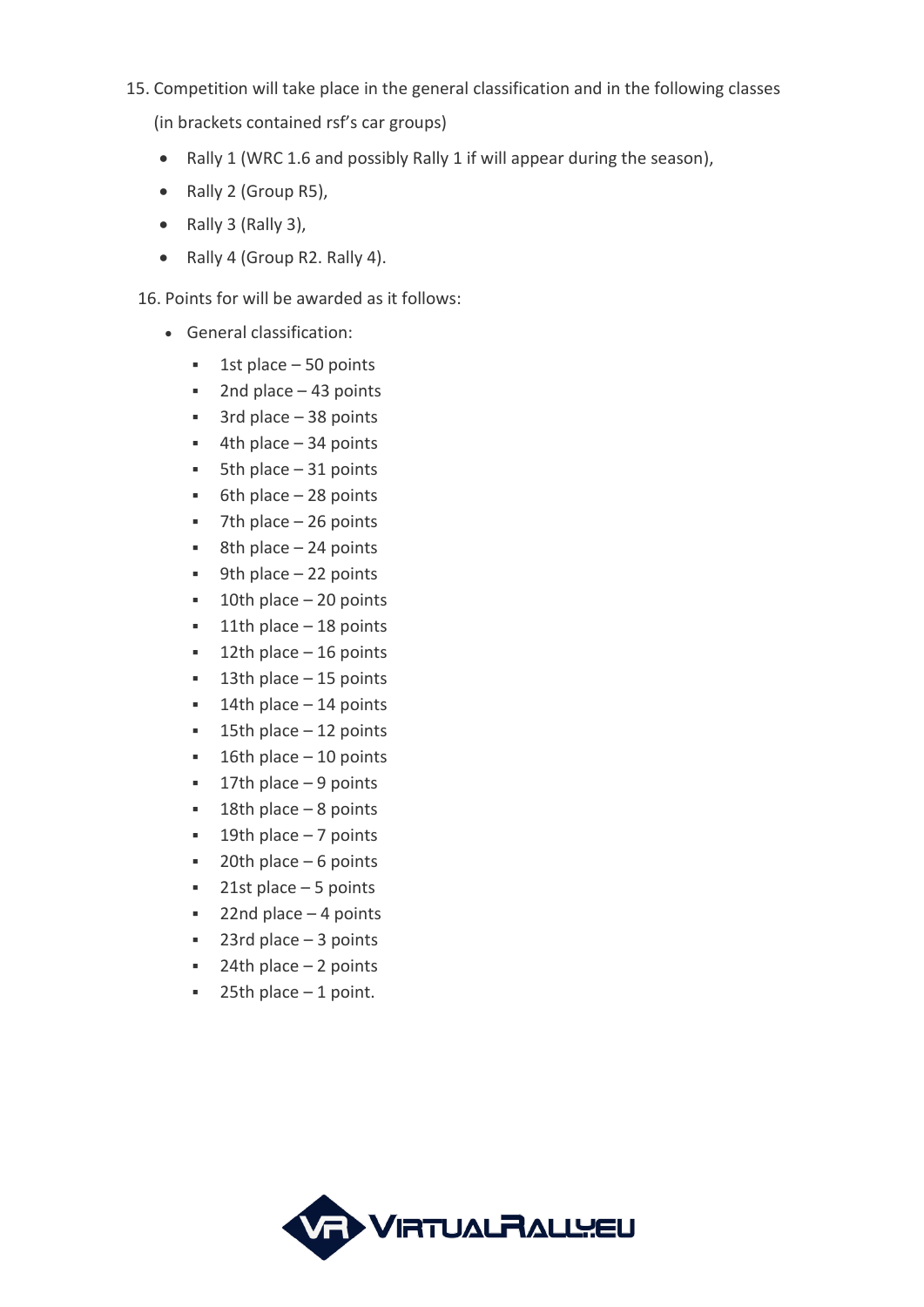- Class (Rally 1, Rally 2, Rally 3, Rally 4, Team (only nominated drivers count)):
	- 1st place  $-25$  points
	- 2nd place  $-20$  points
	- $3rd$  place  $-16$  points
	- $4th$  place  $-13$  points
	- $5th$  place  $-11$  points
	- $6th$  place  $-10$  points
	- $7th$  place  $-9$  points
	- $8th$  place 8 points
	- $9th$  place  $-7$  points
	- 10th place  $-6$  points
	- 11th place  $-5$  points
	- 12th place  $-$  4 points
	- 13th place  $-3$  points
	- 14th place  $-2$  points
	- 15th place  $-1$  point.

17. The last special stage of the rally will be held as a **PowerStage**.

- Top 8 drivers, with the best time on PowerStage in general classification will be awarded with extra points by key **10-8-6-5-4-3-2-1**.
- Top 5 drivers, with the best time on PowerStage in class classifications will be awarded with extra points by key **5-4-3-2-1**.
- 18. In the VRC, team classification will be conducted. Final score of the team in each rally consists of the sum of the points scored by team drivers in each class. Each team may nominate 2 drivers to score points in a given class. Nomination will be conduct via discord server via team managers at least 4 hours before start of the rally.
- 19. Organizer has a right to ask for replays from stages where cutting can be done in order to gain significant amount of time, (Falstone, La Rocca, Sipirkakim etc.) Stages included in the replay check will be announced by Organizer a day after rally has finished.
	- 19.1. Cutting corners with 4 wheels off the road will be considered as violation. It is also allowed to extend road width at corner exits by going wide off the road by same amount. The time penalty for this violation is 15 seconds for each one.
	- 19.2. Wallriding that gains significant advantage is not allowed. The penalty for this violation 2 minutes added to the result for each special stage, where the violation occurred.

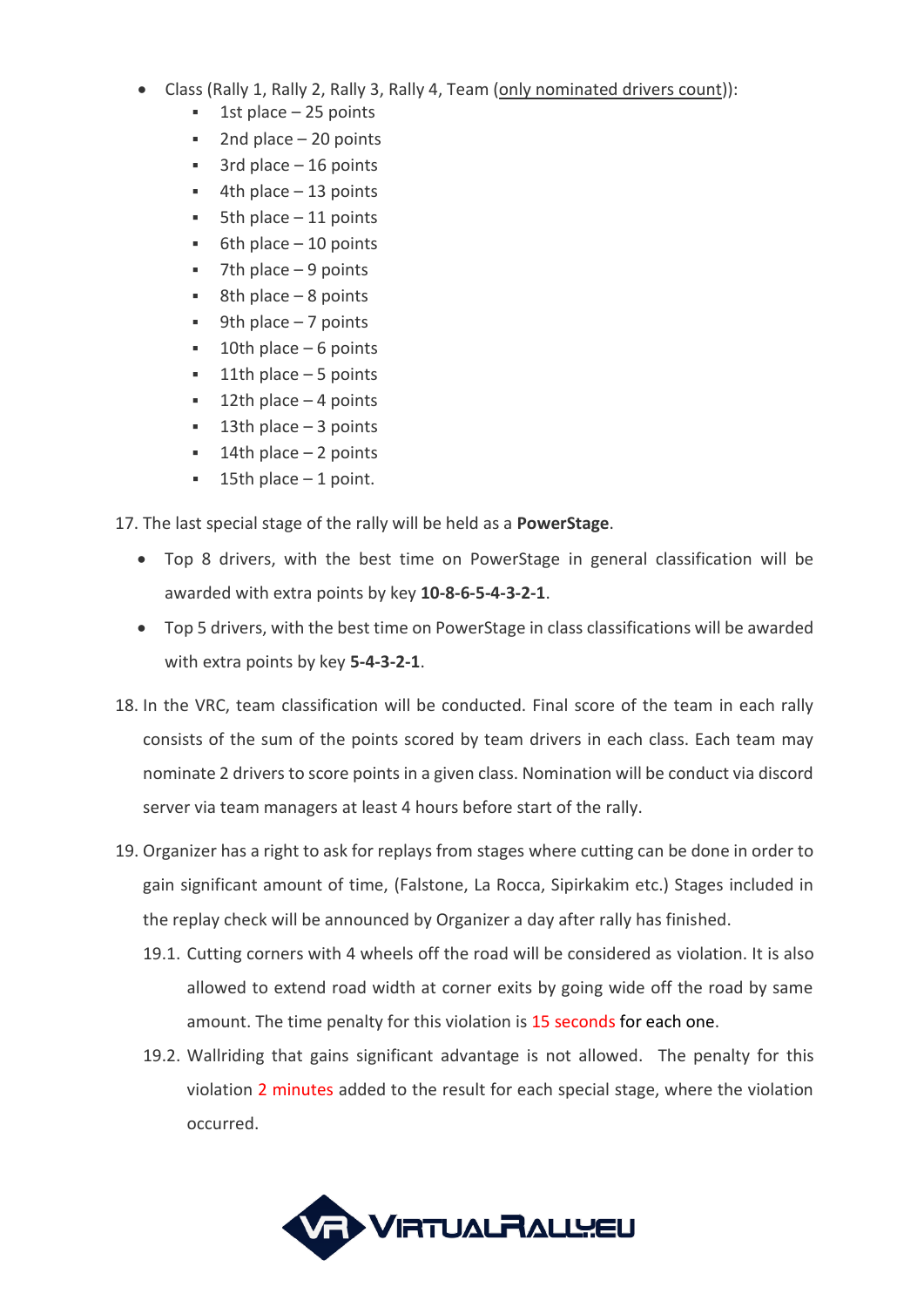- 19.3. It is forbidden to bypass fixed (permanent) obstacles outside the conventional route, resulting in cutting or passing obstacles on the wrong side (eg. chicanes). An permanent obstacle means any facility located along the route, regardless of the collision model, that it has. The penalty for this violation (bypassing permanent obstacle on purpose)  $-1$  minute added to the result for each violation.
- 19.4. If organizer asks for a replay of specific stage, it needs to be sent to an organizer within 48 hours of request of the said replay file.
- 19.5. If the deadline is missed driver is given a 2nd deadline (additional 24 hour for sending the replay) and hit with a 1 minute time penalty for failure to send the files in time, 2nd deadline is additional 24 hours, if an organizer still has not got the replay files driver who failed to send the replay files will be disqualified from the rally.
- 19.6. If a driver has committed one of these violations **unintentionally** (as a result of his/her failure), to avoid a penalty, driver is required to stop the car for at least 3 seconds immediately after that, when incident took place.
- 20. The driver is obliged to use properly functioning equipment (controller). If the replay verification will show a malfunction (especially in the case of a pulsating brake) the driver may be excluded from the results of the rally.
- 21. Classifications posted on the plugin rsf.hu. are considered as official results.
- 22. In unusual situations, the organizer makes decisions aimed at ensuring fair competition.
- 23. It is unacceptable to slander the organizer. VirtualRally.eu Team does not have material benefits from their activity. Drivers opinions are very valuable in term of raising the quality of the Championship. However, it should be understood, that organizer has to deal with multiple voices and even the greatest certainty as to Your own reason does not give reason to disregard the opinion of others, especially those who put their time, work and above all – nerves in conducting the competition.

Therefore, a public statement about retiring from starts by fault of the organizer, will result – **as desired** – removal from the start list of the championship and of the community gathered around vr.eu. In case someone would change his/her mind, comeback may occur after contacting the organizer.